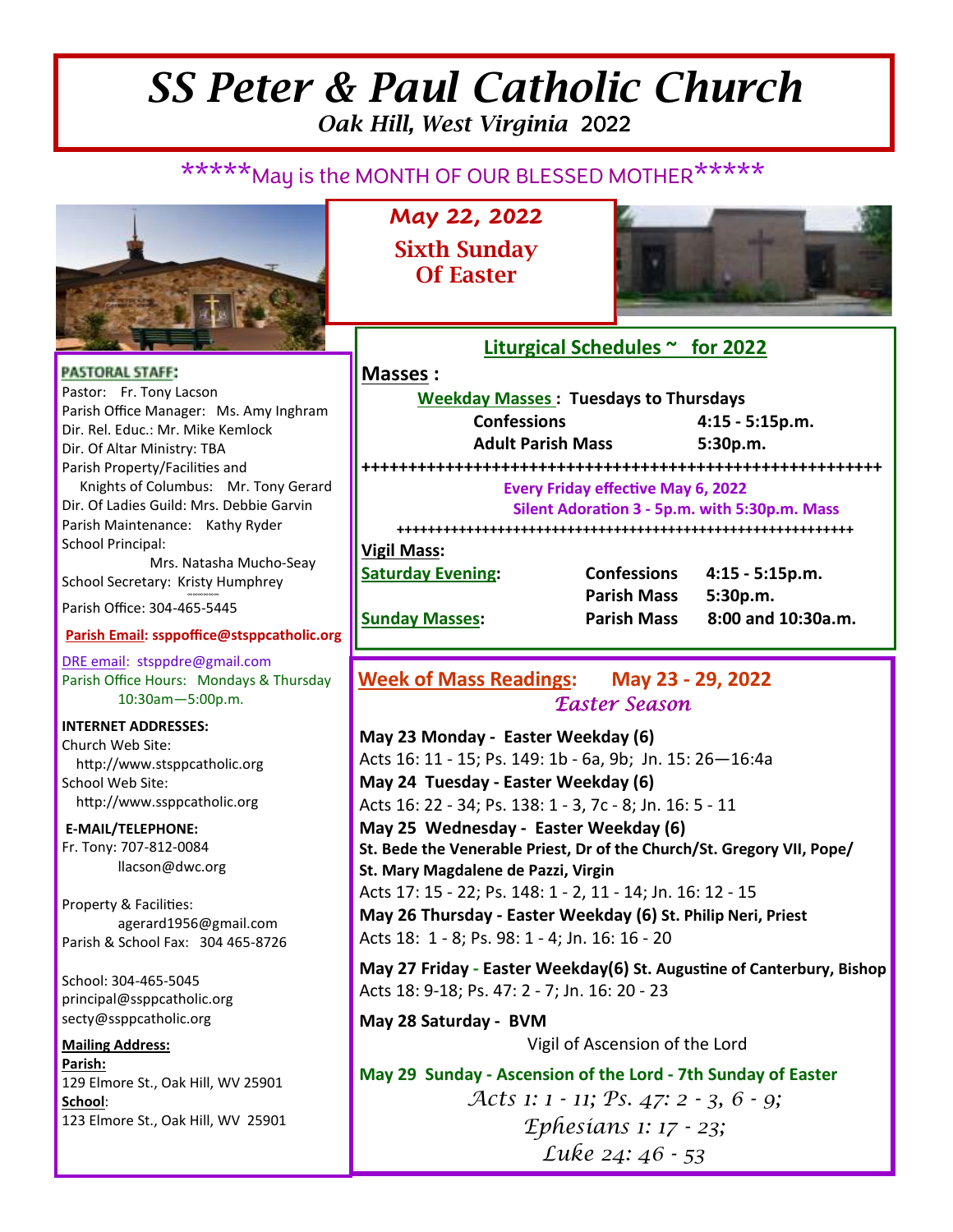| Sat. May 21<br>5:30p.m.                                                                                                                                                                                                                                                                                                                                | This Week's Mass Intentions<br><b>Vigil</b><br>†Cathy Kachman by,<br>Mark & Sheri Clevenger                                                                                                                                                                                                                                                                                                                                                                                                                                                                            | Now Streaming our<br>10:30a.m. Mass service on<br>facebook.<br>our Facebook Page! Look for<br><b>Sspp Church</b> (account Name) and |                                                                                                                                                               |                                                                                                                                                         |               |                                                                                                              |
|--------------------------------------------------------------------------------------------------------------------------------------------------------------------------------------------------------------------------------------------------------------------------------------------------------------------------------------------------------|------------------------------------------------------------------------------------------------------------------------------------------------------------------------------------------------------------------------------------------------------------------------------------------------------------------------------------------------------------------------------------------------------------------------------------------------------------------------------------------------------------------------------------------------------------------------|-------------------------------------------------------------------------------------------------------------------------------------|---------------------------------------------------------------------------------------------------------------------------------------------------------------|---------------------------------------------------------------------------------------------------------------------------------------------------------|---------------|--------------------------------------------------------------------------------------------------------------|
| Sun. May 22<br>8:00a.m.<br>10:30a.m.<br>Tue. May 24<br>5:30p.m.<br>Wed. May 25<br>5:30p.m.                                                                                                                                                                                                                                                             | <b>6th Sunday of Easter</b><br>A Family Perspective by Bud Ozar<br>For All Parishioners<br>†Jaunita Wickline by,<br>Sixth Sunday of Easter<br>Mrs. Gail Underwood<br>Today Jesus gives this advice: "Do not let your hearts be<br>troubled." Worry and anxiety can consume our lives pre-<br>†Marilyn Wilson by,<br>venting us from seeing the love which surrounds us and<br>Morgan & Kathy Bracken<br>binds us to one another. Don't miss the forest for the trees.<br>We are living today what we worried about yesterday.<br>†Louise Humphrey by,<br>Nancy Rumberg |                                                                                                                                     |                                                                                                                                                               |                                                                                                                                                         |               |                                                                                                              |
| Thu. May 26<br>5:30p.m.<br>Fri. May 27<br>5:30p.m.                                                                                                                                                                                                                                                                                                     | †Clinton Moore by,<br>Dennis Moore<br>†Jo Ann Hall by,                                                                                                                                                                                                                                                                                                                                                                                                                                                                                                                 | Attendance                                                                                                                          |                                                                                                                                                               | Last Weeks Attendance and Giving (May 7/8, 2022)<br><b>Wkly Offering</b><br><b>School</b>                                                               |               | <b>Regular Collection Combined Masses</b><br>\$1,947.00<br>\$0.00                                            |
| Sat. May 28<br>5:30p.m.                                                                                                                                                                                                                                                                                                                                | <b>SSPP Ladies Guild</b><br><b>Vigil</b><br>†Trish Blake by,<br>Terry & Sally Shay                                                                                                                                                                                                                                                                                                                                                                                                                                                                                     | 5:30p.m.<br>8:00a.m.                                                                                                                | 72<br>37                                                                                                                                                      | <b>Votives</b><br><b>Mass Stipend</b><br>Parish Maint.<br><b>Easter Flwrs</b>                                                                           |               | \$36.00<br>\$0.00<br>\$25.00<br>\$0.00                                                                       |
| 8:00a.m.<br>10:30a.m.                                                                                                                                                                                                                                                                                                                                  | Sun. May 29 Ascension of the Lord Sunday<br>For All Parishioners<br>†Louise Humphrey by,<br>Fred & Carol Stella                                                                                                                                                                                                                                                                                                                                                                                                                                                        | 10:30a.m.                                                                                                                           | 101                                                                                                                                                           | Online<br><b>Cemetery Maint.</b><br><b>Food Pantry</b>                                                                                                  |               | \$285.00<br>\$195.00<br>\$0.00                                                                               |
| Sacraments:<br>Annointing of Sick/Last Rites & visiting of the<br>sick/homebound - please notify Fr. Tony at (707-812-<br>0084).<br>Baptism:<br>After proper Instructions - contact Fr. Tony to make ar-<br>rangements.<br>Marriage: After proper instructions, Pre-Cana seminars,<br>contact Fr. Tony 6 months in advance before date of<br>marriage. |                                                                                                                                                                                                                                                                                                                                                                                                                                                                                                                                                                        | <b>Account Expenses:</b>                                                                                                            | <b>Initial Pymt to School</b><br><b>School Scholarships</b><br><b>School/Parish Bonuses</b><br><b>Philippines Recovery</b><br><b>Ryder Funeral Assistance</b> | Give Love, Live Love Campaign as of May 16, 2022<br>Total Given End of 2021/2022<br><b>Payment for School Playground</b><br><b>Total after expenses</b> |               | \$100,000.00<br>\$16,200.00<br>\$5,147.04<br>\$2,250.00<br>\$6,300.00<br>\$500.00<br>\$500.00<br>\$69,102.96 |
| <b>SCHOOL NEWS Position Available</b><br>Sts. Peter & Paul School is looking for an elementary<br>teacher for the 2022-2023 school year. Candidate should<br>have a bachelor's degree, preferably in education. Appli-<br>cant needs to be able to create lesson plans& implement -                                                                    |                                                                                                                                                                                                                                                                                                                                                                                                                                                                                                                                                                        | <b>New Deposit 2022/23 -</b>                                                                                                        |                                                                                                                                                               | Deposits Made over period of month+<br>Interest Earned (12/2020-3/2022)+<br><b>NEW ACCOUNT BALANCE</b>                                                  | Ξ<br>\$600.00 | \$14,540.10<br>\$172.63<br>\$83,815.69                                                                       |
| curriculum that aligns with state standards, have a pas-<br>sion for teaching, and support students in their academ-<br>ics. Qualified applicants should have a teaching certificate.<br>or be willing to pursue certification. If interested: contact I                                                                                               |                                                                                                                                                                                                                                                                                                                                                                                                                                                                                                                                                                        | <b>May 2022</b><br><b>Interest Earned</b>                                                                                           |                                                                                                                                                               | \$130.00<br>\$13.35                                                                                                                                     |               |                                                                                                              |
| Principal Natasha Seay at school (304-465-5045) for<br>more information.                                                                                                                                                                                                                                                                               |                                                                                                                                                                                                                                                                                                                                                                                                                                                                                                                                                                        |                                                                                                                                     |                                                                                                                                                               | Grand Total as of May 16, 2022= \$84,559.04                                                                                                             |               |                                                                                                              |

 $\sim$   $\sim$   $\sim$ 

 $\mathbf{r}$ 

. . . . . . <u>.</u>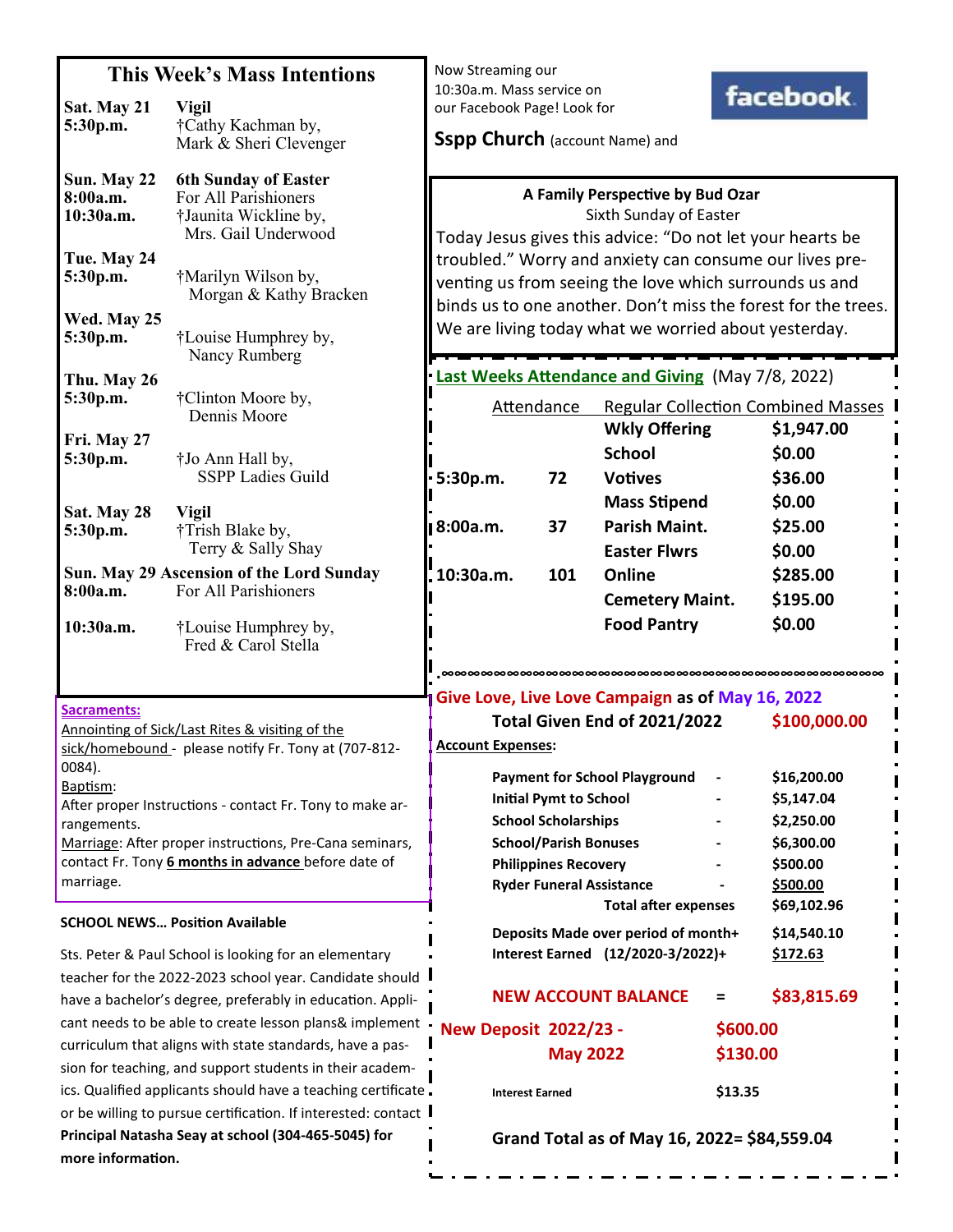# *HOPE SCHOLARSHIPS*

*Scholarships for Sts. Peter and Paul School Please contact Mrs. Natasha Seay, Principal, for more information (304-465-5045)* 

| <b>Announcements</b>                                                                                                                                                                                                                                 |                                                                                                                                                                                                                                                                                                                                                                                                                   |                                              |  |  |  |  |  |
|------------------------------------------------------------------------------------------------------------------------------------------------------------------------------------------------------------------------------------------------------|-------------------------------------------------------------------------------------------------------------------------------------------------------------------------------------------------------------------------------------------------------------------------------------------------------------------------------------------------------------------------------------------------------------------|----------------------------------------------|--|--|--|--|--|
| (1) Starting May 2022 - Every Friday there will be a silent adoration from 3 - 5:00p.m., then mass at<br>5:30p.m.                                                                                                                                    |                                                                                                                                                                                                                                                                                                                                                                                                                   |                                              |  |  |  |  |  |
| (2) School Enrollment: Pre School is very full now, thank you. Kindergarten has 8 spots still available.<br>HOPE Scholarships are now available - also we have some scholarships from very generous<br>parishioners.                                 |                                                                                                                                                                                                                                                                                                                                                                                                                   |                                              |  |  |  |  |  |
| (3) Last Day of School/Graduation:<br>Friday, May 27, 2022<br>7:30a.m. - 8:30a.m. Pastries with parents, grandparents and guests<br>9:00a.m. School Mass                                                                                             |                                                                                                                                                                                                                                                                                                                                                                                                                   |                                              |  |  |  |  |  |
| Reception for the 5/6 grade in their room to celebrate, and there will be cake in the cafeteria.                                                                                                                                                     |                                                                                                                                                                                                                                                                                                                                                                                                                   |                                              |  |  |  |  |  |
| (4) Confirmation Class - Summer Break from May 29, 2022, Sunday. Classes will resume August 7, 2022,<br>Sunday. Classes will continue into its last phase until October, 2022.                                                                       |                                                                                                                                                                                                                                                                                                                                                                                                                   |                                              |  |  |  |  |  |
| $++R.I.P.+$<br>Our sincere sympathy is extended to Judy Lively,                                                                                                                                                                                      |                                                                                                                                                                                                                                                                                                                                                                                                                   | <b>2022 CSA Goal:</b>                        |  |  |  |  |  |
| Family and Friends on the death of her mother, Jo<br>Ann Hall.                                                                                                                                                                                       |                                                                                                                                                                                                                                                                                                                                                                                                                   | \$17,395                                     |  |  |  |  |  |
| May she rest in the peace of Christ.<br>Our sincere sympathy is extended to Bill Gillespie,<br>Family and Friends on the death of His wife,                                                                                                          |                                                                                                                                                                                                                                                                                                                                                                                                                   | <b>Amount Pledged as</b><br>of May 19, 2022: |  |  |  |  |  |
| Bonnie Sue Gillespie.<br>May she rest in the peace of Christ.                                                                                                                                                                                        | CATHOLIC<br><b>SHARING APPEAL</b>                                                                                                                                                                                                                                                                                                                                                                                 | \$2,120 (12%)                                |  |  |  |  |  |
| Congratulations to our 2022 High School Gradates<br>Lorenzo Della Bella, Pervis "Jimmy" Major, Jacob Mrozek,<br>Anna Elaine Pauley, Triston Conner Treadway, and Colton Workman<br><u>Our sincerest gratitude to -</u> Ms. Teresa Rosiek, CYO Leader |                                                                                                                                                                                                                                                                                                                                                                                                                   |                                              |  |  |  |  |  |
| <b>Knights of Columbus</b><br>The Knights of Columbus in Oak Hill, WV<br>and the people of Ukraine thank you for your<br>generous donation to the collection of relief sup-<br>port. Around<br>\$1808 was collect-<br>ed at SSPP!                    | With the already high cost of food rising, the Food Pantry<br>of SSPP would like to extend a helping hand to all of our<br>parish members and school parents who might need<br>some assistance in helping stock their pantry from our<br>pantry. The Food Pantry will be available Monday-<br>Friday, 830am to 3pm in the Fr. Moore Room. Anthony<br>Gerard will be available to assist in putting a bag together |                                              |  |  |  |  |  |